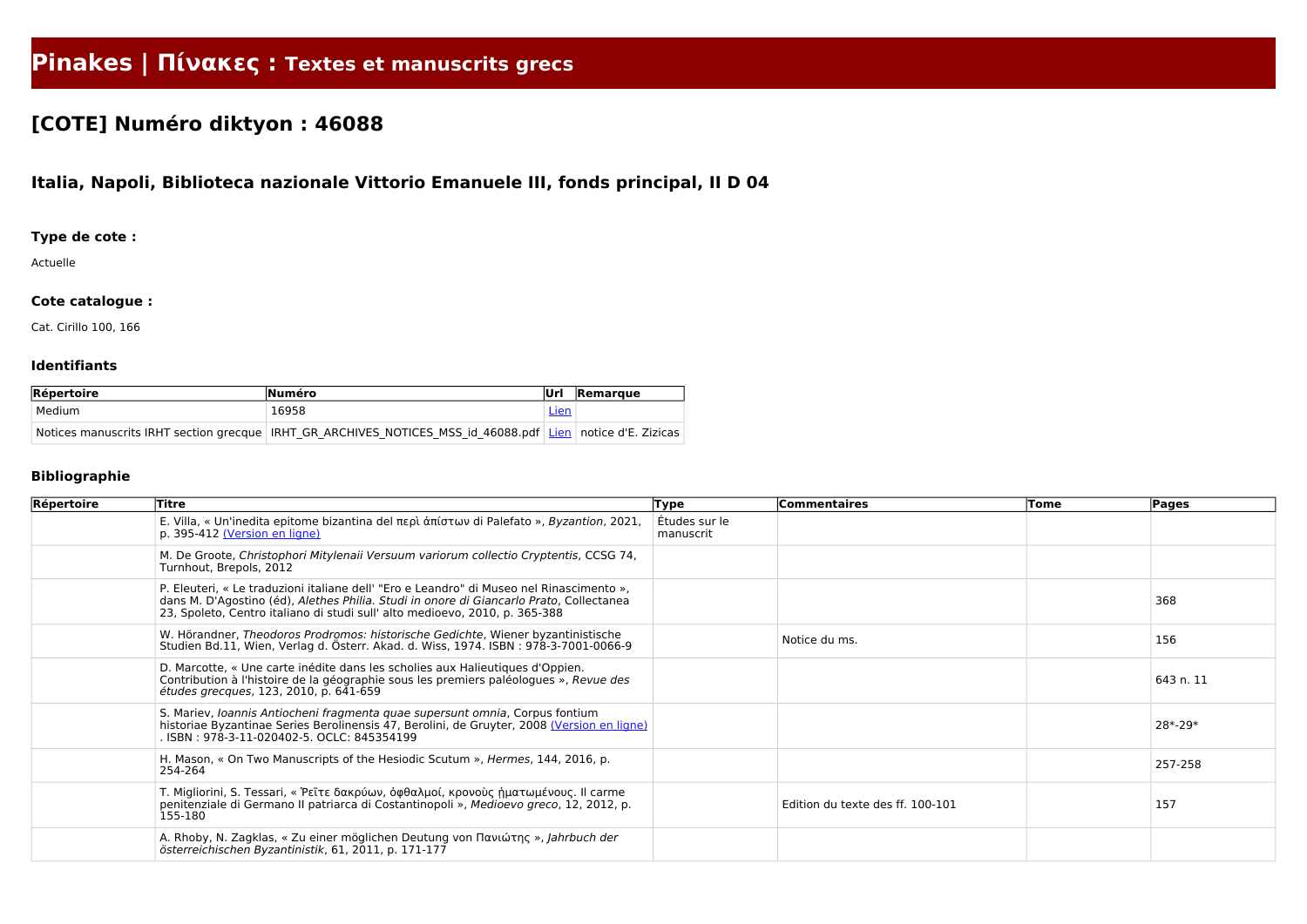| Répertoire | Titre                                                                                                                                                               | Type | <b>Commentaires</b>                   | <b>Tome</b> | Pages |
|------------|---------------------------------------------------------------------------------------------------------------------------------------------------------------------|------|---------------------------------------|-------------|-------|
|            | N. Zagklas, Theodore Prodromos: The Neglected Poems and Epigrams (Edition,<br>Translation and Commentary), PhD Diss., University of Vienna, 2014 (Version en ligne) |      | Notice du ms. (n° 58) sous le sigle N |             | 125   |
| R(III)1775 | S. Cyrillus, Codices graeci mss. Regiae Bibliothecae Borbonicae descripti, atque<br><i>illustrati. Tomus I, Napoli, 1826 (Version en ligne)</i>                     |      |                                       |             |       |

#### **Contenu**

| Numéro | <b>Folios</b> | Siècle | <b>Date</b> | ` Principa.<br><b>Support</b> | <b>Remarque</b> | , Possesseurs & Autres Révision<br>Copister |
|--------|---------------|--------|-------------|-------------------------------|-----------------|---------------------------------------------|
|        |               |        |             |                               |                 |                                             |

#### **Témoins (46)**

| Folios        | <b>Auteur</b>               | Oeuvre                                  | ldentifiant | Recension<br>ou partie | <b>BHG</b> | Date Lit. | Siècle | Date | Commentaire                                                                                         | Contenu | Rev. | <b>Biblio.</b>        |
|---------------|-----------------------------|-----------------------------------------|-------------|------------------------|------------|-----------|--------|------|-----------------------------------------------------------------------------------------------------|---------|------|-----------------------|
| $001 - 2v$    | Iohannes<br><b>Tzetzes</b>  | Comm. in<br>Lycophronem                 |             |                        |            |           | 13 ex. |      | Prolegomena in<br>Alexandram et<br>uita<br>Lycophronis;<br>sequitur (f. 3)<br>argumentum<br>alterum |         |      | $\bullet$ R(III)1778a |
| 003v--53v     | <b>Isaac Tzetzes</b>        | Scholia in<br>Lycophronis<br>Alexandram |             |                        |            |           | 13 ex. |      | Cum textu                                                                                           |         |      | $\bullet$ R(III)1778a |
| 003v--53v     | Lycophron                   | Alexandra                               |             |                        |            |           | 13 ex. |      | Cum scholiis                                                                                        |         |      | $\bullet$ R(III)1778a |
| 054-60        | Hesiodus                    | Scutum                                  |             |                        |            |           | 13 ex. |      | Praemittuntur<br>argumenta (f.<br>54)                                                               |         |      | $\bullet$ R(III)1778a |
| 060v-75v      | Dionysius<br>Periegeta      | Orbis descriptio                        |             |                        |            |           | 13 ex. |      | Ordo foliorum<br>pertubatus; in<br>marginibus<br>paraphrasis<br>anonyma                             |         |      | $\bullet$ R(III)1778a |
| 076v-77v      | Secundus<br>philosophus     | Sententiae                              |             |                        |            |           | 13 ex. |      | Praemittitur (f.<br>$76r-v)$<br>gnomologium<br>sacro-profanum                                       |         |      | $\bullet$ R(III)1778a |
| $077v* - 81*$ | Anthologia<br>Graeca        | Anthologia<br>Graeca                    |             |                        |            |           | 13 ex. |      | Excerptum (XVI,<br>92 vv. 1-12)                                                                     |         |      | $\bullet$ R(III)1778a |
| $077v - 81$   | Mythologica                 | Varia                                   |             |                        |            |           | 13 ex. |      | De duodecim<br>laboribus<br>Herculis                                                                |         |      | $\bullet$ R(III)1778a |
| $077v - 81$   | Apollodorus<br>mythographus | Bibliotheca                             |             |                        |            |           | 13 ex. |      | Excerpta e libro<br>$\mathbf{H}$                                                                    |         |      | $\bullet$ R(III)1778a |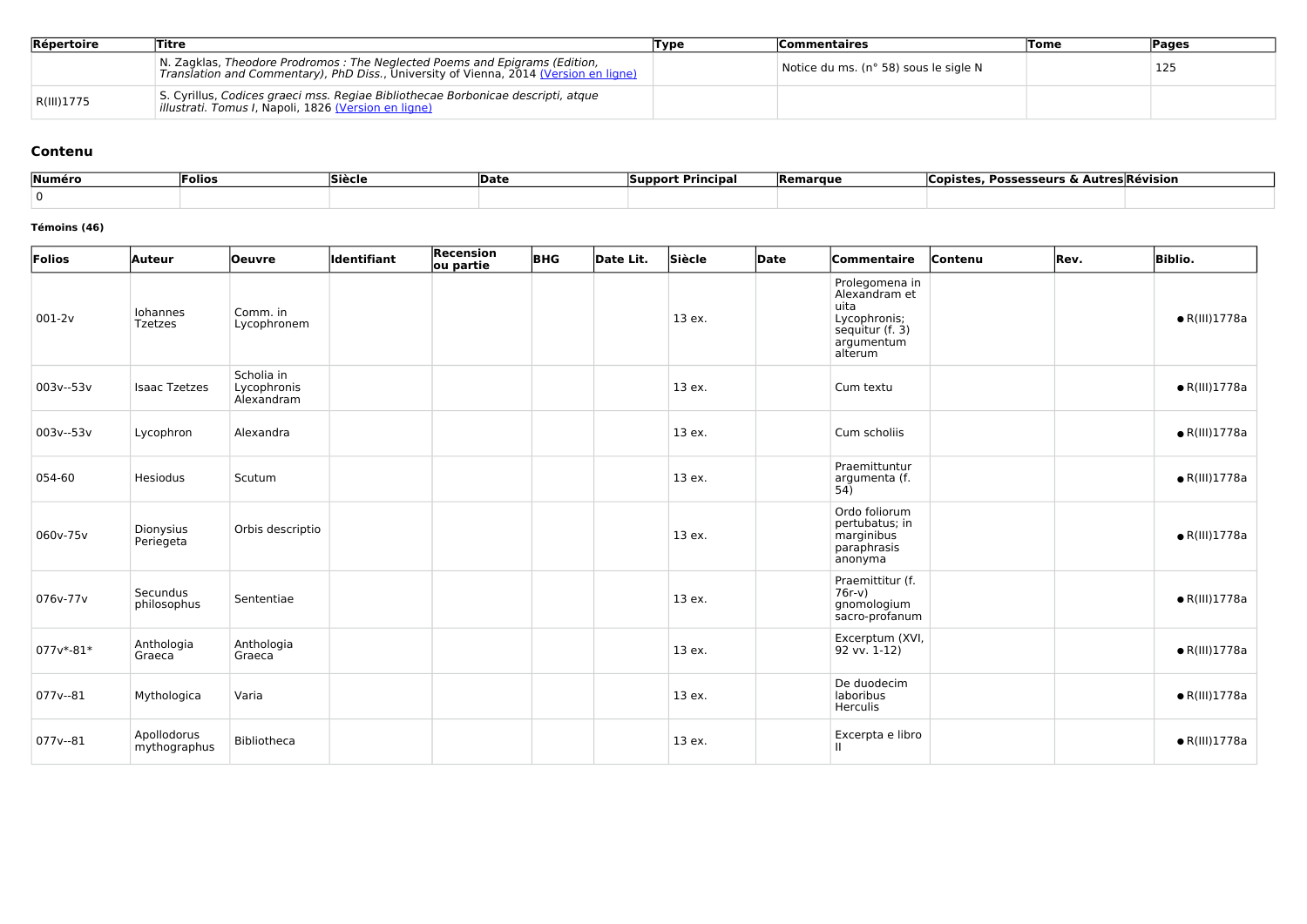| Folios   | Auteur                  | <b>Oeuvre</b>                                                                                  | Identifiant                                     | Recension<br>ou partie | <b>BHG</b> | Date Lit. | Siècle | Date | Commentaire                                                                                                                                                                                                | Contenu | Rev. | <b>Biblio.</b>             |
|----------|-------------------------|------------------------------------------------------------------------------------------------|-------------------------------------------------|------------------------|------------|-----------|--------|------|------------------------------------------------------------------------------------------------------------------------------------------------------------------------------------------------------------|---------|------|----------------------------|
| 081-86   | Iohannes<br>Antiochenus | Historia mundi                                                                                 |                                                 |                        |            |           | 13 ex. |      | Excerpta duo:<br>(ff. 81-82v) ed.<br>C. Müller,<br>Fragmenta<br>Historicorum<br>Graecorum,<br>1885, 538-540;<br>(ff. 82v-86) ed.<br>C. Müller,<br>Fragmenta<br>Historicorum<br>Graecorum,<br>1885, 541-568 |         |      | $\bullet$ R(III)1778a      |
| 086-88   | Palaephatus             | De<br>incredibilibus                                                                           |                                                 |                        |            |           | 13 ex. |      | Excerpta; cum<br>lacunis                                                                                                                                                                                   |         |      | $\bullet$ R(III)1778a      |
| 088v-90v | Theodorus<br>Prodromus  | Carmen XI. Ad<br>Iohannem<br>Comnenum<br>imperatorem de<br>direptione<br>Ciliciae et<br>Syriae | • Hörandner<br>011<br>$\bullet$ TLG<br>2721.004 |                        |            |           | 13 ex. |      | Ed. Hörander,<br>1974                                                                                                                                                                                      |         |      | $\bullet$ R(III)1778a      |
| 090v-91  | Theodorus<br>Prodromus  | Carmen XII. Ad<br>Iohannem<br>Comnenum<br>imperatorem de<br>apparatu<br>curriculi<br>equorum   | • Hörandner<br>012<br>$\bullet$ TLG<br>2721.004 |                        |            |           | 13 ex. |      |                                                                                                                                                                                                            |         |      |                            |
| 091      | Theodorus<br>Prodromus  | In uitam sub<br>imagine<br>allegorica<br>repraesentatam                                        | $\bullet$ Hörandner<br>155                      |                        |            |           | 13 ex. |      |                                                                                                                                                                                                            |         |      | · Zagklas,<br>2014         |
| 091r-v   | Theodorus<br>Prodromus  | Epigrammata<br>quinque in<br>hortum                                                            | • Hörandner<br>158                              |                        |            |           | 13 ex. |      |                                                                                                                                                                                                            |         |      | $\bullet$ Zagklas,<br>2014 |
| 091v     | Theodorus<br>Prodromus  | Aenigma in<br>nubem                                                                            | • Hörandner<br>160                              |                        |            |           | 13 ex. |      |                                                                                                                                                                                                            |         |      | $\bullet$ Zagklas,<br>2014 |
| 091v-92v | Theodorus<br>Prodromus  | Carmen XLII. In<br>Isaacium<br>Comnenum<br>sebastocratorem                                     | · Hörandner<br>042<br>$\bullet$ TLG<br>2721.004 |                        |            |           | 13 ex. |      |                                                                                                                                                                                                            |         |      |                            |
| 092v-93  | Theodorus<br>Prodromus  | Carmen XL. Vt<br>ex Isaacio<br>Comneno<br>porphyrogenito                                       | • Hörandner<br>040<br>$\bullet$ TLG<br>2721.004 |                        |            |           | 13 ex. |      |                                                                                                                                                                                                            |         |      |                            |
| 093-94v  | Theodorus<br>Prodromus  | Carmen XXXIX.<br>Epitaphium in<br>Theodoram<br>nurum Bryennii                                  | · Hörandner<br>039<br>$\bullet$ TLG<br>2721.002 |                        |            |           | 13 ex. |      |                                                                                                                                                                                                            |         |      |                            |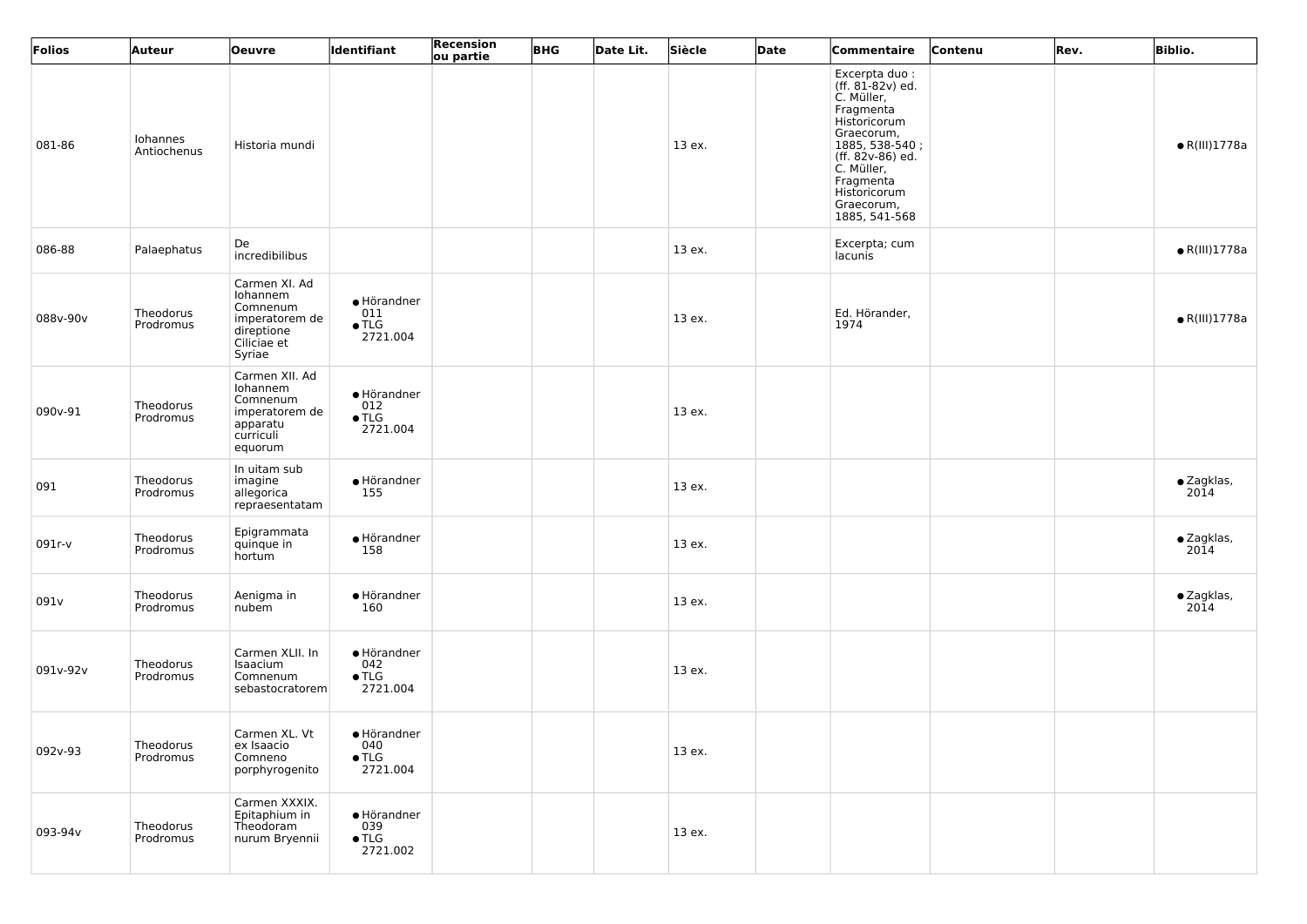| Folios           | Auteur                       | <b>Oeuvre</b>                                                                                          | Identifiant                                     | <b>Recension</b><br>ou partie | <b>BHG</b> | Date Lit. | Siècle | <b>Date</b> | Commentaire                    | Contenu | Rev. | <b>Biblio.</b>                                             |
|------------------|------------------------------|--------------------------------------------------------------------------------------------------------|-------------------------------------------------|-------------------------------|------------|-----------|--------|-------------|--------------------------------|---------|------|------------------------------------------------------------|
| 095              | Theodorus<br>Prodromus       | Carmen XLIX.<br>Versus funebres<br>in Stephanum<br>Contostephanum                                      | · Hörandner<br>049<br>$\bullet$ TLG<br>2721.004 |                               |            |           | 13 ex. |             |                                |         |      |                                                            |
| 095r-v           | Theodorus<br>Prodromus       | Carmen XXIX. In<br>sepulcrum<br>Iohannis<br>Comneni<br>imperatoris II                                  | · Hörandner<br>029<br>$\bullet$ TLG<br>2721.004 |                               |            |           | 13 ex. |             |                                |         |      |                                                            |
| 097 <sub>v</sub> | Theodorus<br>Prodromus       | In Abrahamum<br>Trinitatem<br>hospitio<br>excipientem<br>uersus octo                                   | • Hörandner<br>121                              |                               |            |           | 13 ex. |             |                                |         |      |                                                            |
| 097v-98          | Theodorus<br>Prodromus       | Prologus in<br>operam<br>theologicam                                                                   | • Hörandner<br>133                              |                               |            |           | 13 ex. |             |                                |         |      | $\bullet$ Zagklas,<br>2014                                 |
| 098              | Theodorus<br>Prodromus       | In imaginem S.<br>Deiparae uersus<br>quattuordecim                                                     | · Hörandner<br>130                              |                               |            |           | 13 ex. |             |                                |         |      |                                                            |
| 098              | Christophorus<br>Mytilenaeus | Epigrammata                                                                                            |                                                 |                               |            |           | 13 ex. |             | Epigr. 73 (ed.<br>Kurtz, 1903) |         |      | $\bullet$ R(III)1778a                                      |
| 098r-v           | Theodorus<br>Prodromus       | Carmen LXIII. In<br>sanctam<br>Trinitatem iussu<br>Constantini<br>Alopi                                | • Hörandner<br>063<br>$\bullet$ TLG<br>2721.004 |                               |            |           | 13 ex. |             |                                |         |      |                                                            |
| 098v             | Theodorus<br>Prodromus       | Carmen LVIII. In<br>sepulcrum<br>Athanasii<br>hesychastae et<br>aduersus<br>sepulcrorum<br>perfossores | • Hörandner<br>058<br>$\bullet$ TLG<br>2721.004 |                               |            |           | 13 ex. |             |                                |         |      |                                                            |
| 098v             | Theodorus<br>Prodromus       | Lamentatio<br>super uerbo<br>contempto                                                                 | • Hörandner<br>142                              |                               |            |           |        |             |                                |         |      | • La Porte-du<br>Theil, 1798<br>$\bullet$ Zagklas,<br>20ĭ4 |
| 098v-99          | Theodorus<br>Prodromus       | Amicitia<br>exulans                                                                                    | • Hörandner<br>153                              |                               |            |           | 13     |             | Vv. 1-23 tantum                |         |      | $\bullet$ Zagklas,<br>2014                                 |
| 099r-v           | Theodorus<br>Prodromus       | Versus de<br>patriarchis<br>Constantinopolitanis                                                       | • Hörandner<br>222<br>(Spurium)                 |                               |            |           |        |             |                                |         |      |                                                            |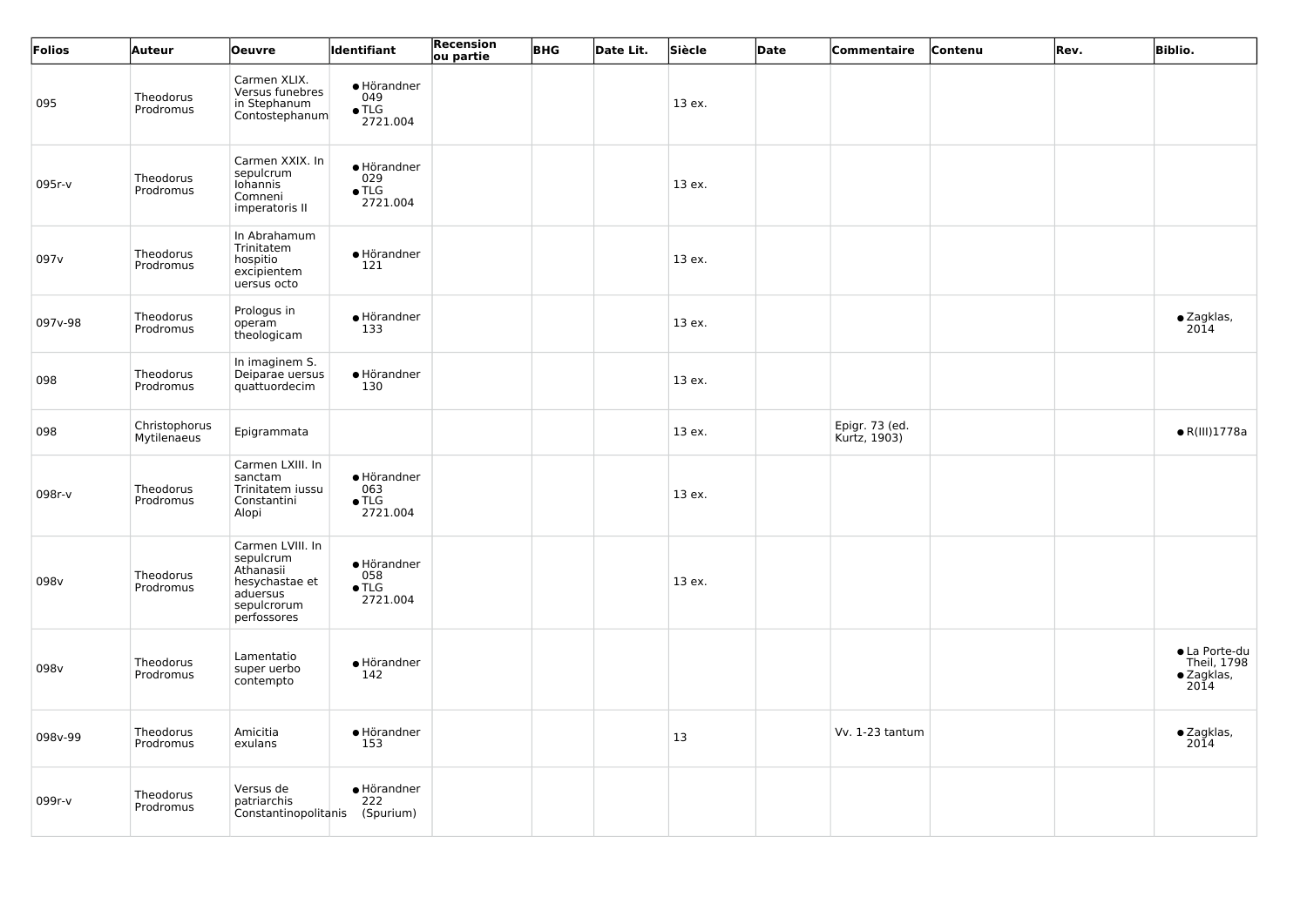| Folios    | Auteur                       | Oeuvre                                                   | <b>Identifiant</b> | <b>Recension</b><br>ou partie | <b>BHG</b> | Date Lit. | Siècle | Date | Commentaire                                                                                                                                                                                                                                       | Contenu                                                                                                                                                 | Rev. | <b>Biblio.</b>        |
|-----------|------------------------------|----------------------------------------------------------|--------------------|-------------------------------|------------|-----------|--------|------|---------------------------------------------------------------------------------------------------------------------------------------------------------------------------------------------------------------------------------------------------|---------------------------------------------------------------------------------------------------------------------------------------------------------|------|-----------------------|
| 099v-100  | Leo Sapiens VI               | Canticum<br>compunctionis                                |                    |                               |            |           | 13 ex. |      |                                                                                                                                                                                                                                                   |                                                                                                                                                         |      | $\bullet$ R(III)1778a |
| 100-101   | Theodorus<br>Prodromus       | De uirtutibus et<br>uitiis uersus<br>quinquaginta<br>duo | • Hörandner<br>154 |                               |            |           | 13 ex. |      | Carmen de<br>virtutibus et<br>vitiis ; Paniotes<br>cod.; tribuitur<br>etiam: Michael<br>Psellus ; vide sis<br>P. Moore, Iter<br>Psellianum,<br>Toronto 2005,<br>pp. 527-529<br>[1155]                                                             |                                                                                                                                                         |      | $\bullet$ R(III)1778a |
| 101-102   | Christophorus<br>Mytilenaeus | Calendaria<br>metrica                                    |                    |                               | 1617q      |           | 13 ex. |      |                                                                                                                                                                                                                                                   |                                                                                                                                                         |      | $\bullet$ R(III)1778a |
| 102-104v  | Metrica                      | Quaedam                                                  |                    |                               |            |           | 13 ex. |      | Textus quinque<br>: (ff. $102 - 103v$ )<br>de metris<br>poeticis (ed.<br>Studemund,<br>1886, 99, 16 -<br>100, 5 et 190,<br>$1-16$ ); (ff.<br>103v-104) De<br>synizesi (ibid.<br>$191, 15-23$ ); (f.<br>104r-v) textus<br>tres de metris<br>Homeri |                                                                                                                                                         |      | $\bullet$ R(III)1778a |
| 104v      | Versus et<br>epigrammata     | Varia                                                    |                    |                               |            |           | 13 ex. |      | PISSONIVS cod.                                                                                                                                                                                                                                    | <b>Titulus initialis</b><br>ΠΙΣΣΩΝΙΟΥ ΠΕΡΙ<br>ΖΩΩΝ ΣΤΙΧΟΙ<br><b>Incipit</b><br>MANTEYETAI H<br><b><i>LAAYE THN</i></b><br><b>TEAEYTHN MEN</b><br>ΚΥΚΝΟΣ |      | $\bullet$ R(III)1778a |
| 104v      | Versus et<br>epigrammata     | Varia                                                    |                    |                               |            |           | 13 ex. |      | TIMON cod.                                                                                                                                                                                                                                        | Incipit<br>ΤΑ ΩΣ ΔΕ ΤΗΝ ΓΗΝ<br>ΕΥΦΥΩΣ ΑΠΟΞΕΕΙ                                                                                                           |      | $\bullet$ R(III)1778a |
| 104v      | Versus et<br>epigrammata     | Varia                                                    |                    |                               |            |           | 13 ex. |      | <b>PHERECYDES</b><br>cod.                                                                                                                                                                                                                         | <b>Incipit</b><br>Ο ΨΙΤΤΑΚΟΣ ΔΕ ΚΑΙ<br>ΤΟΝ ΑΝΔΡΑ ΜΗΝΥΕΙ                                                                                                 |      | $\bullet$ R(III)1778a |
| 104v-105v | Plato<br>philosophus         | Opera                                                    |                    |                               |            |           | 13 ex. |      | De quinque<br>sensibus apud<br>Platonem                                                                                                                                                                                                           | Incipit<br>ΟΡΑΣΙΣ ΕΣΤΙΝ<br>ΑΙΣΘΗΣΙΣ<br>ΔΙΑΚΡΙΤΙΚΗ<br>ΣΩΜΑΤΩΝ ΚΑΙ<br>ΧΡΩΜΑΤΩΝ                                                                            |      | $\bullet$ R(III)1778a |